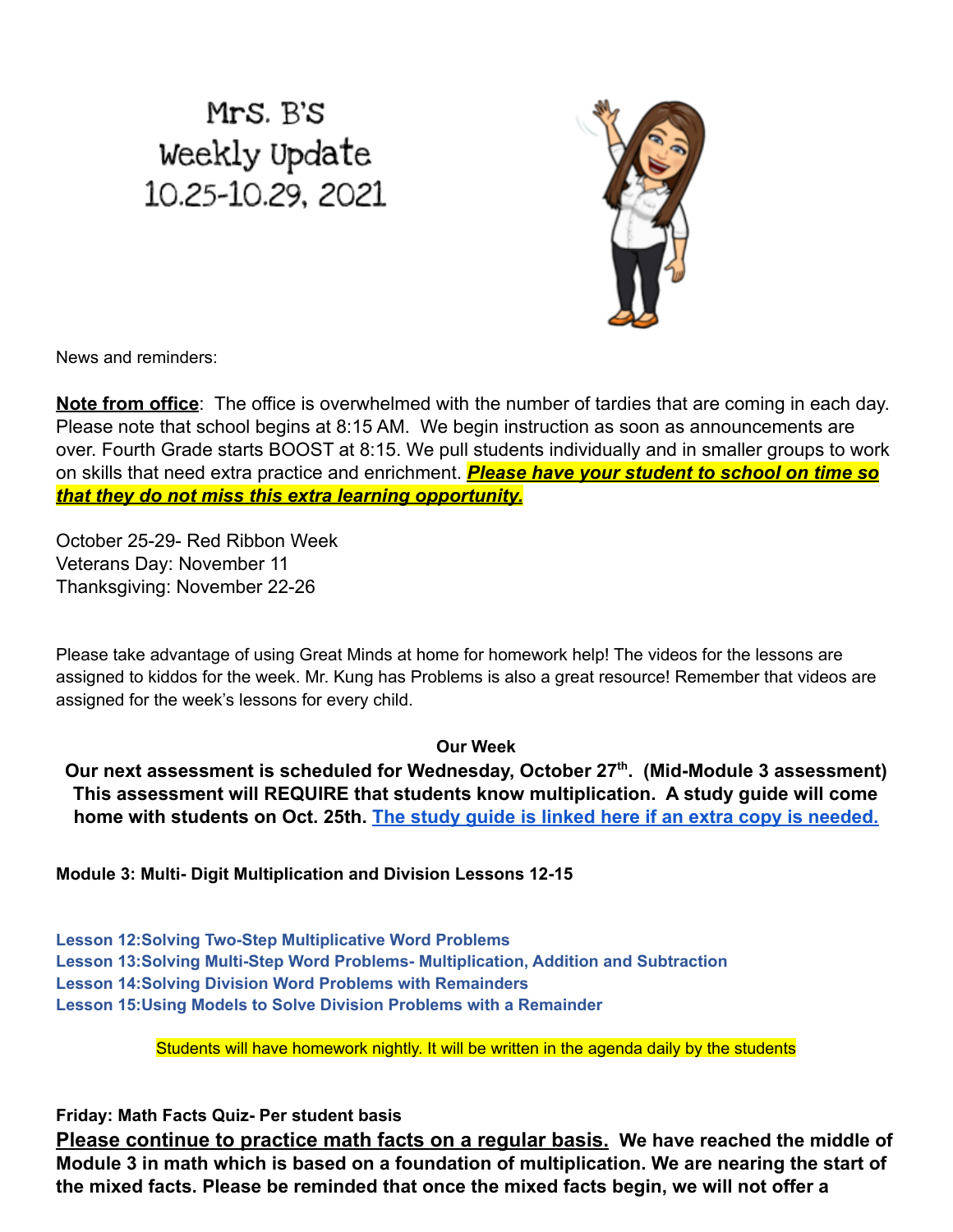**chance to retake the quiz the following week. Please also remember that the quizzes will not comprise more than 5% of the total grade for the quarter.**

**Social Studies: 4-01 (2 weeks) Chapter 6**

**Assignments are linked on [Assignments](https://schools.scsk12.org/Page/14428) Tab of my page on the Richland Website** Monday: Flashcards Chapter 6 Begin Study Guide Questions Chapter 6

Tuesday: Vocabulary Review Study Guide Questions Chapter 6

Wednesday: Vocabulary Review Finish Chapter 6 Study Guide

Thursday: Kahoot Checks and Balances Graphic Organizer I'm Just a Bill Song

Friday: Chapter 6 Quiz Checks and Balances Graphic Organizer, Ch. 6 Study Guide and Ch. 6 Flashcards are due

ELA:**Expectations and Procedures:** Composition Book, One Spiral Notebook, Folders are the ESSENTIAL, non- negotiable items for every class, every day.

## **Unit 5 Week 3**

**RL 4.3** - Describe in depth a character, setting, or event in a story or drama, drawing on specific details in the text (e.g., *a character's thoughts, words, or actions*). **SWBAT** describe the characters in a story, including their traits, motivations, or feelings **IOT** explain how their actions contribute to the sequence of events.

**SWBAT** describe the characters in a story, including their traits, motivations, or feelings **IOT** explain how their actions contribute to the sequence of events.